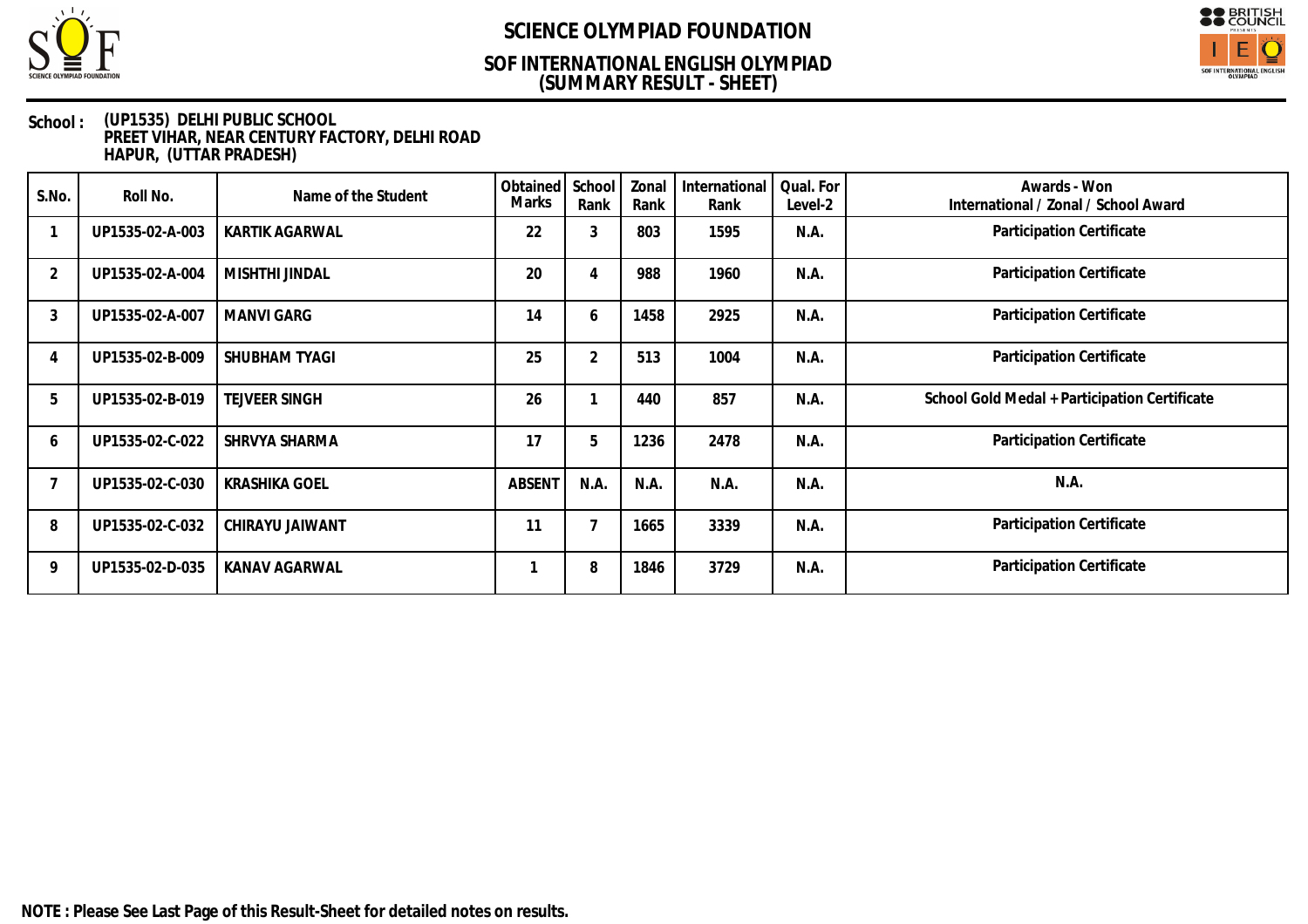

## **(SUMMARY RESULT - SHEET) SOF INTERNATIONAL ENGLISH OLYMPIAD**



#### **School : (UP1535) DELHI PUBLIC SCHOOL PREET VIHAR, NEAR CENTURY FACTORY, DELHI ROAD HAPUR, (UTTAR PRADESH)**

| S.No. | Roll No. | ∵th≀<br>Student<br>Name<br>ne ot i | า⊾∔∽<br>ഥ∆∩<br><b>ODIAII</b> IGU<br>Marks | ∵hool<br>Rank | Zona.<br>Rank | Internation<br>11 I ZI<br>Rank | . For<br>Qual.<br>Level-2 | - Won<br>Awards<br>School Award<br>Zonal<br>tionai.<br>Inter<br>natic |
|-------|----------|------------------------------------|-------------------------------------------|---------------|---------------|--------------------------------|---------------------------|-----------------------------------------------------------------------|
|-------|----------|------------------------------------|-------------------------------------------|---------------|---------------|--------------------------------|---------------------------|-----------------------------------------------------------------------|

**NOTE :**

**1. 2nd level exam will not be held for class one & two students and the above results are the final result.**

**2. Students' Performance Reports/ Participation Certificates/ School Topper Medals/ Medals of Distinction amd Certificates of Distinction, as applicable, will be sent to schools in January 2019.**

**3. International Awards & Zonal Awards will be send to schools by July 2019.**

**4. For Criteria for ranking students and awarding winners, Please visit http://www.sofworld.org/rankings.html**

**5. For details of Awards & Additional information, Please visit http://www.sofworld.org/ieo/after-ieo-exam/awards.html**

**6. For name correction/any other query, Please write to us at info@sofworld.org**

**7. To receive updates on Olympiad, Please like our page on Facebook at https://facebook.com/sofworld**

**8. We are pleased to share that starting this year, we will be sharing a confidential "School performance Report" containing absolute and comparative performance of yours school with other schools in your city/state/internationally. This report will be send along with detailed SOF IEO result by January**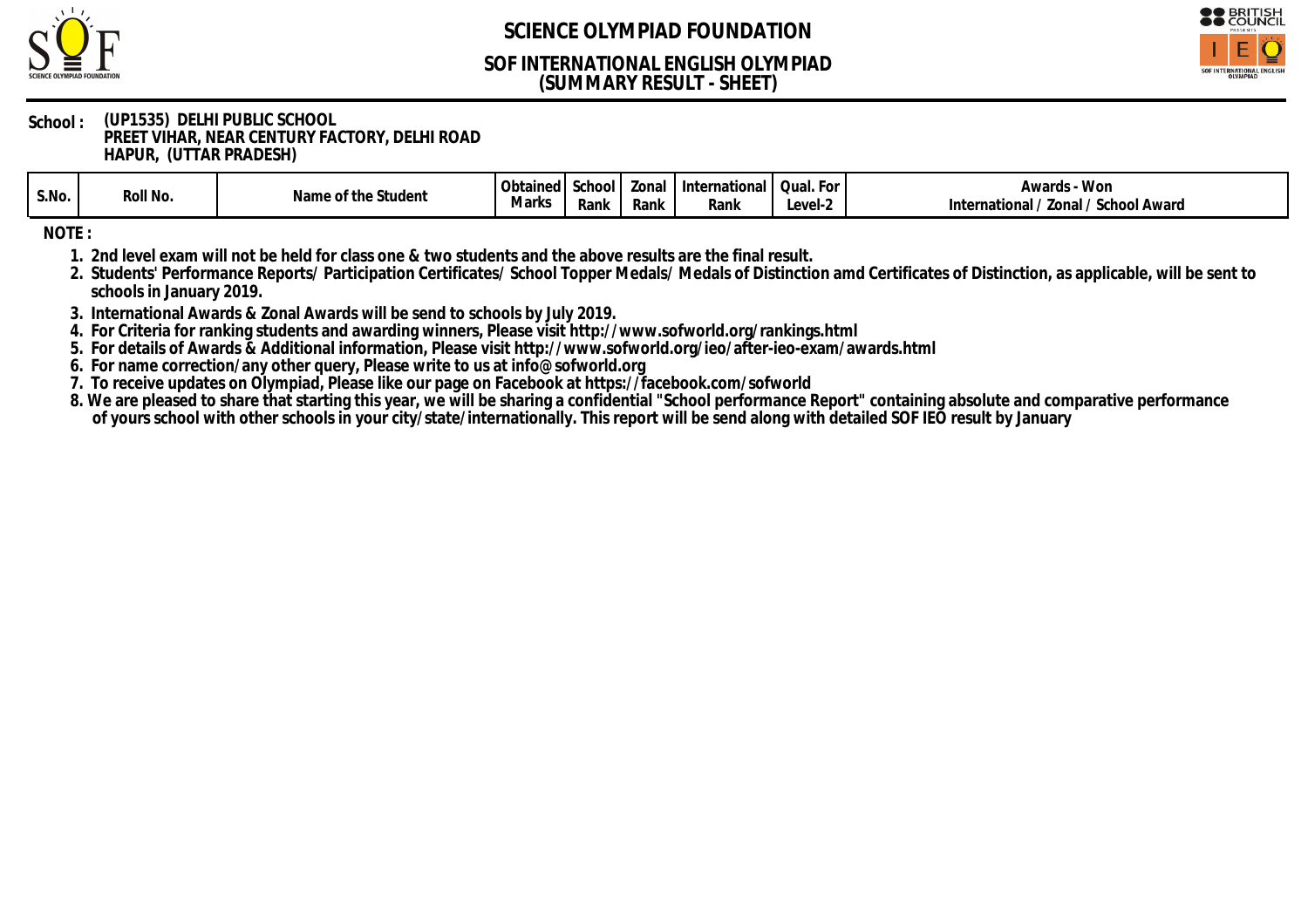

## **(SUMMARY RESULT - SHEET) SOF INTERNATIONAL ENGLISH OLYMPIAD**



#### **School : (UP1535) DELHI PUBLIC SCHOOL PREET VIHAR, NEAR CENTURY FACTORY, DELHI ROAD HAPUR, (UTTAR PRADESH)**

| S.No.                    | Roll No.        | Name of the Student    | Obtained<br><b>Marks</b> | School<br>Rank | Zonal<br>Rank | International<br>Rank | Qual. For<br>Level-2 | Awards - Won<br>International / Zonal / School Award |
|--------------------------|-----------------|------------------------|--------------------------|----------------|---------------|-----------------------|----------------------|------------------------------------------------------|
| $\overline{\phantom{a}}$ | UP1535-03-A-003 | ARSH AGARWAL           | 25                       | 3              | 595           | 1114                  | <b>NO</b>            | School Bronze Medal + Participation Certificate      |
| $\overline{2}$           | UP1535-03-A-006 | HARSH VARDHAN RATHI    | 22                       | 6              | 859           | 1621                  | <b>NO</b>            | Participation Certificate                            |
| 3                        | UP1535-03-A-007 | MADHUR AGARWAL         | 10                       | 19             | 1963          | 3738                  | <b>NO</b>            | Participation Certificate                            |
| 4                        | UP1535-03-A-010 | JAYVEER SINGH GAUTAM   | 19                       | 10             | 1239          | 2315                  | <b>NO</b>            | Participation Certificate                            |
| 5                        | UP1535-03-B-014 | PREKSHA TEOTIA         | 23                       | 4              | 804           | 1505                  | <b>NO</b>            | Participation Certificate                            |
| 6                        | UP1535-03-B-017 | ANANYA AGARWAL         | 15                       | 14             | 1633          | 3099                  | <b>NO</b>            | Participation Certificate                            |
| $\overline{7}$           | UP1535-03-B-018 | <b>KRITIKA SAHNI</b>   | 14                       | 15             | 1730          | 3263                  | <b>NO</b>            | Participation Certificate                            |
| 8                        | UP1535-03-B-020 | <b>NIKHIL</b>          | 22                       | 5              | 828           | 1570                  | <b>NO</b>            | Participation Certificate                            |
| 9                        | UP1535-03-B-021 | <b>ISHIKA TYAGI</b>    | 20                       | $\overline{7}$ | 1068          | 2024                  | <b>NO</b>            | Participation Certificate                            |
| 10                       | UP1535-03-C-030 | <b>HARDIK GUPTA</b>    | 12                       | 17             | 1854          | 3512                  | <b>NO</b>            | Participation Certificate                            |
| 11                       | UP1535-03-C-033 | <b>MOHD REHAAN</b>     | 11                       | 18             | 1917          | 3642                  | <b>NO</b>            | Participation Certificate                            |
| 12                       | UP1535-03-C-035 | SAUMAY SINGHAL         | 19                       | 11             | 1241          | 2319                  | <b>NO</b>            | Participation Certificate                            |
| 13                       | UP1535-03-C-036 | SNIGDHA GUPTA          | 27                       | $\overline{2}$ | 404           | 757                   | <b>NO</b>            | School Silver Medal + Participation Certificate      |
| 14                       | UP1535-03-C-037 | SRASHTI CHAUDHARY      | 12                       | 16             | 1853          | 3511                  | <b>NO</b>            | Participation Certificate                            |
| 15                       | UP1535-03-D-041 | <b>AVNI SHARMA</b>     | 19                       | 9              | 1225          | 2298                  | <b>NO</b>            | Participation Certificate                            |
| 16                       | UP1535-03-D-043 | <b>DIVYANSHI TOMER</b> | 28                       | 1              | 340           | 626                   | <b>YES</b>           | School Gold Medal + Participation Certificate        |

**NOTE : Please See Last Page of this Result-Sheet for detailed notes on results.**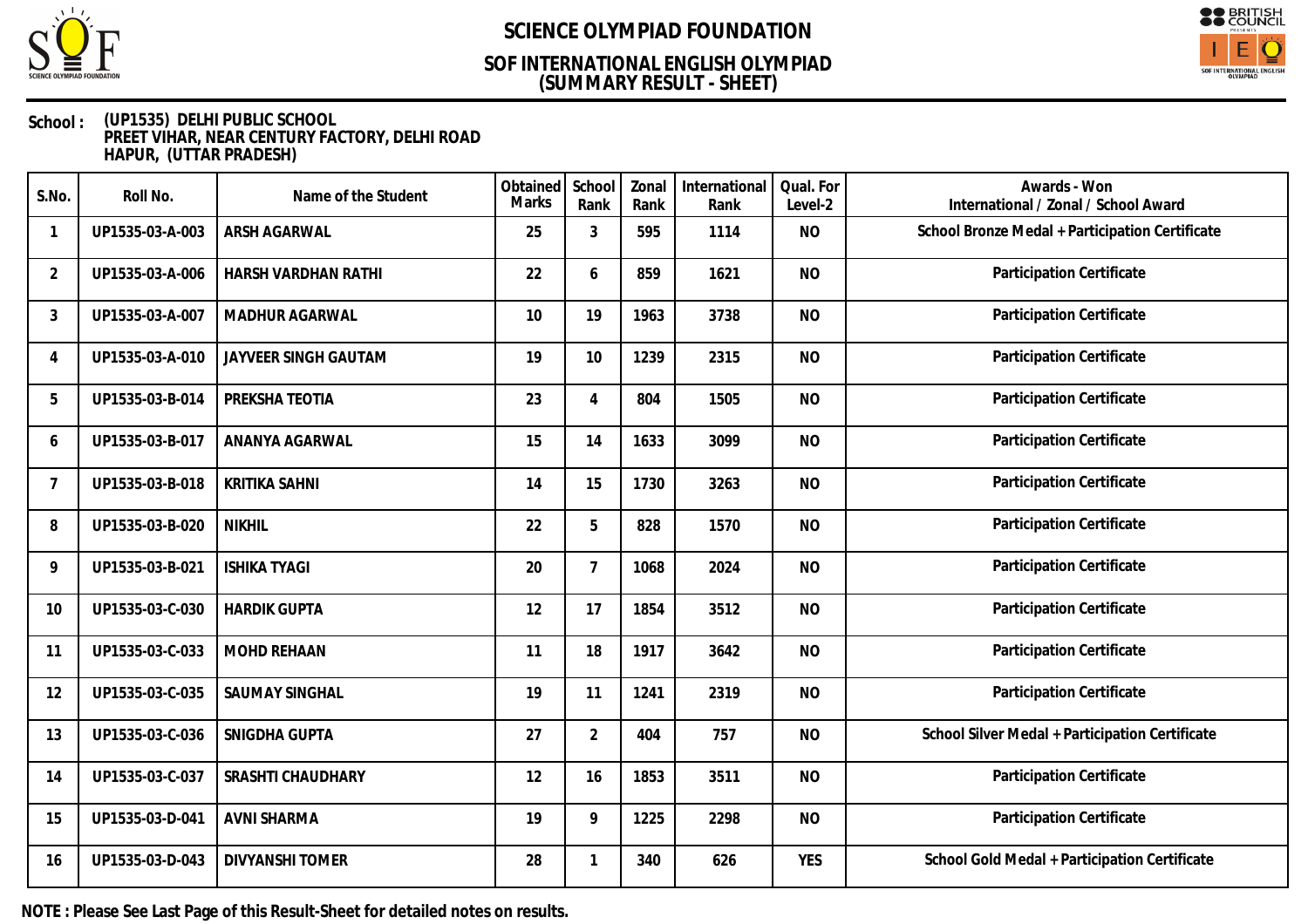

## **(SUMMARY RESULT - SHEET) SOF INTERNATIONAL ENGLISH OLYMPIAD**



| S.No.          | Roll No.        | Name of the Student    | Obtained<br>Marks | School<br>Rank | Zonal<br>Rank | International<br>Rank | Qual. For<br>Level-2 | Awards - Won<br>International / Zonal / School Award |
|----------------|-----------------|------------------------|-------------------|----------------|---------------|-----------------------|----------------------|------------------------------------------------------|
| 17             | UP1535-03-D-049 | NAMAN JAKHAR           | 19                | 12             | 1261          | 2354                  | <b>NO</b>            | Participation Certificate                            |
| 18             | UP1535-03-D-054 | SHRUTI SHARMA          | 18                | 13             | 1333          | 2503                  | <b>NO</b>            | Participation Certificate                            |
| 19             | UP1535-03-D-055 | SUMRIDDHI GOEL         | 20                | 8              | 1088          | 2061                  | <b>NO</b>            | Participation Certificate                            |
|                | UP1535-04-A-001 | <b>ALEENA KHAN</b>     | 26                | 1              | 475           | 854                   | <b>YES</b>           | School Gold Medal + Participation Certificate        |
| $\overline{2}$ | UP1535-04-A-006 | RATI SHARMA            | 25                | $\overline{2}$ | 577           | 1053                  | <b>NO</b>            | School Silver Medal + Participation Certificate      |
| 3              | UP1535-04-A-010 | <b>VATSAL GARG</b>     | 15                | 12             | 1584          | 2999                  | <b>NO</b>            | Participation Certificate                            |
| $\overline{4}$ | UP1535-04-B-019 | <b>NATIK CHUGH</b>     | 19                | 6              | 1150          | 2154                  | <b>NO</b>            | Participation Certificate                            |
| 5              | UP1535-04-B-023 | RUDRANIL CHATTERJEE    | 23                | 3              | 758           | 1370                  | <b>NO</b>            | School Bronze Medal + Participation Certificate      |
| 6              | UP1535-04-C-030 | AARAV AGARWAL          | 17                | 8              | 1395          | 2632                  | <b>NO</b>            | Participation Certificate                            |
| 7              | UP1535-04-C-034 | APEKSHA DIXIT          | 12                | 16             | 1817          | 3460                  | <b>NO</b>            | Participation Certificate                            |
| 8              | UP1535-04-C-036 | CHETANYA GOEL          | 14                | 13             | 1665          | 3163                  | <b>NO</b>            | Participation Certificate                            |
| 9              | UP1535-04-C-037 | DHAIRYA SHARMA         | 17                | 9              | 1399          | 2637                  | <b>NO</b>            | Participation Certificate                            |
| 10             | UP1535-04-C-042 | <b>RACHIT GOYAL</b>    | 13                | 15             | 1775          | 3383                  | <b>NO</b>            | Participation Certificate                            |
| 11             | UP1535-04-C-047 | <b>VAISHNAVI SINGH</b> | 18                | $\overline{7}$ | 1277          | 2400                  | <b>NO</b>            | Participation Certificate                            |
| 12             | UP1535-04-D-050 | <b>UDITI GOEL</b>      | 16                | 11             | 1525          | 2868                  | <b>NO</b>            | Participation Certificate                            |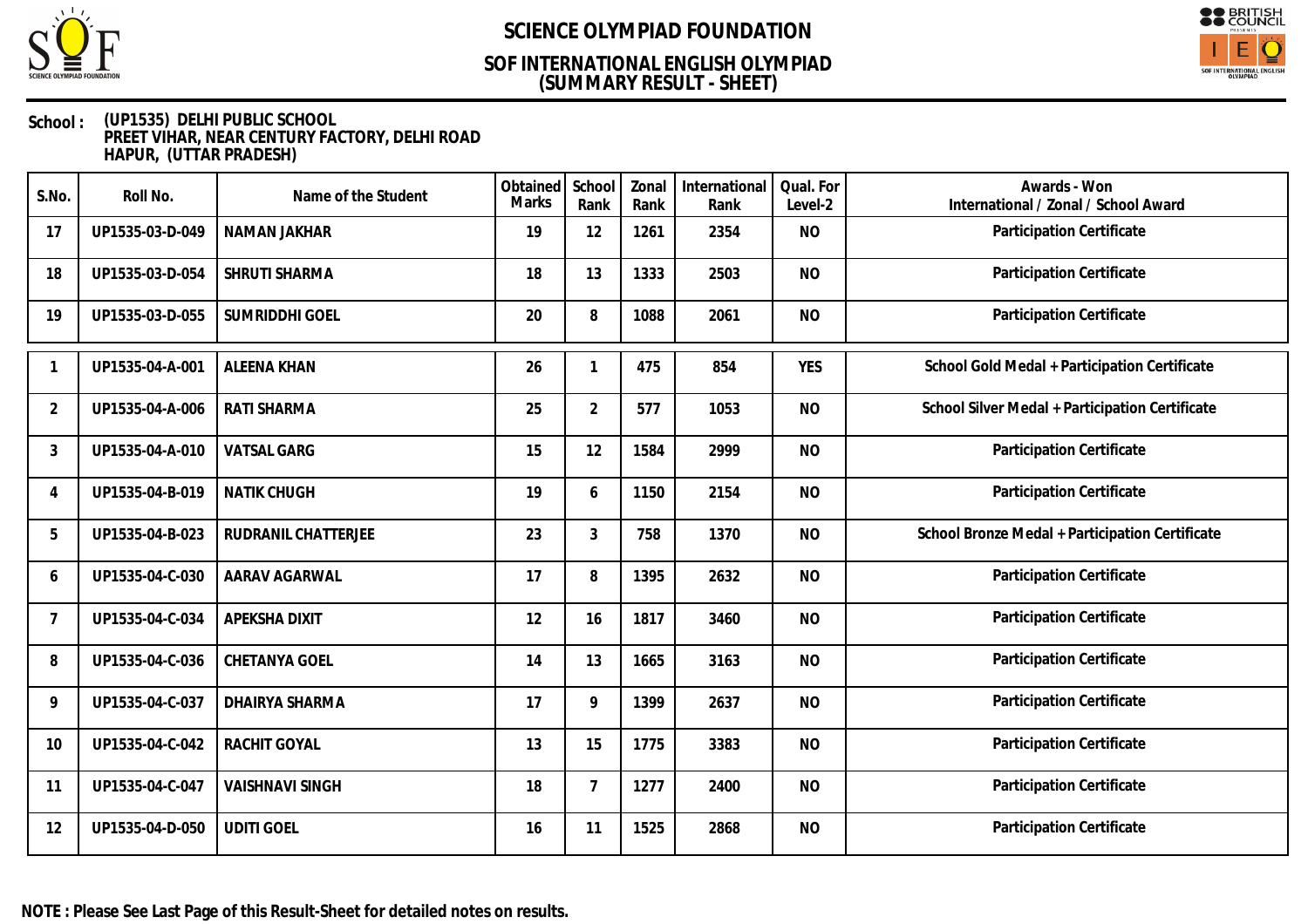

## **(SUMMARY RESULT - SHEET) SOF INTERNATIONAL ENGLISH OLYMPIAD**



| S.No.          | Roll No.        | Name of the Student   | Obtained<br>Marks | School<br>Rank | Zonal<br>Rank | International<br>Rank | Qual. For<br>Level-2 | Awards - Won<br>International / Zonal / School Award |
|----------------|-----------------|-----------------------|-------------------|----------------|---------------|-----------------------|----------------------|------------------------------------------------------|
| 13             | UP1535-04-D-051 | SAUMYA SHARMA         | 16                | 10             | 1523          | 2866                  | <b>NO</b>            | Participation Certificate                            |
| 14             | UP1535-04-D-053 | <b>DIKSHA GUPTA</b>   | 13                | 14             | 1750          | 3335                  | <b>NO</b>            | Participation Certificate                            |
| 15             | UP1535-04-D-055 | <b>SAANVI ARORA</b>   | 7                 | 18             | 2028          | 3905                  | <b>NO</b>            | Participation Certificate                            |
| 16             | UP1535-04-D-059 | SHUBH GUPTA           | 8                 | 17             | 1990          | 3824                  | <b>NO</b>            | Participation Certificate                            |
| 17             | UP1535-04-D-062 | <b>GARIMA KAIN</b>    | 22                | 4              | 903           | 1648                  | <b>NO</b>            | Participation Certificate                            |
| 18             | UP1535-04-D-064 | <b>HARDIK BANSAL</b>  | 20                | 5              | 1101          | 2041                  | <b>NO</b>            | Participation Certificate                            |
|                | UP1535-05-A-006 | <b>VIDUSHI GOEL</b>   | 16                | 11             | 2320          | 5267                  | <b>NO</b>            | Participation Certificate                            |
| $\overline{2}$ | UP1535-05-A-007 | AADHYA GARG           | 29                | 3              | 1283          | 3025                  | <b>NO</b>            | School Bronze Medal + Participation Certificate      |
| 3              | UP1535-05-A-010 | NATASHA SHARMA        | 21                | $\overline{7}$ | 1970          | 4487                  | <b>NO</b>            | Participation Certificate                            |
| $\overline{4}$ | UP1535-05-A-011 | <b>TRISHA BATLA</b>   | 30                | $\overline{2}$ | 1161          | 2777                  | <b>NO</b>            | School Silver Medal + Participation Certificate      |
| 5              | UP1535-05-B-019 | <b>OJAS AGARWAL</b>   | 19                | 8              | 2110          | 4800                  | <b>NO</b>            | Participation Certificate                            |
| 6              | UP1535-05-C-039 | SOMYA SINGHAL         | 27                | $\overline{4}$ | 1400          | 3315                  | <b>NO</b>            | Participation Certificate                            |
| $\overline{7}$ | UP1535-05-C-041 | <b>VEDGYA BASWAN</b>  | 39                | $\mathbf 1$    | 475           | 1248                  | <b>YES</b>           | School Gold Medal + Participation Certificate        |
| 8              | UP1535-05-C-042 | <b>VIBHUTI KHATRI</b> | 24                | 5              | 1769          | 4053                  | <b>NO</b>            | Participation Certificate                            |
| 9              | UP1535-05-D-043 | <b>AAROHI JAIN</b>    | 19                | 9              | 2161          | 4911                  | <b>NO</b>            | Participation Certificate                            |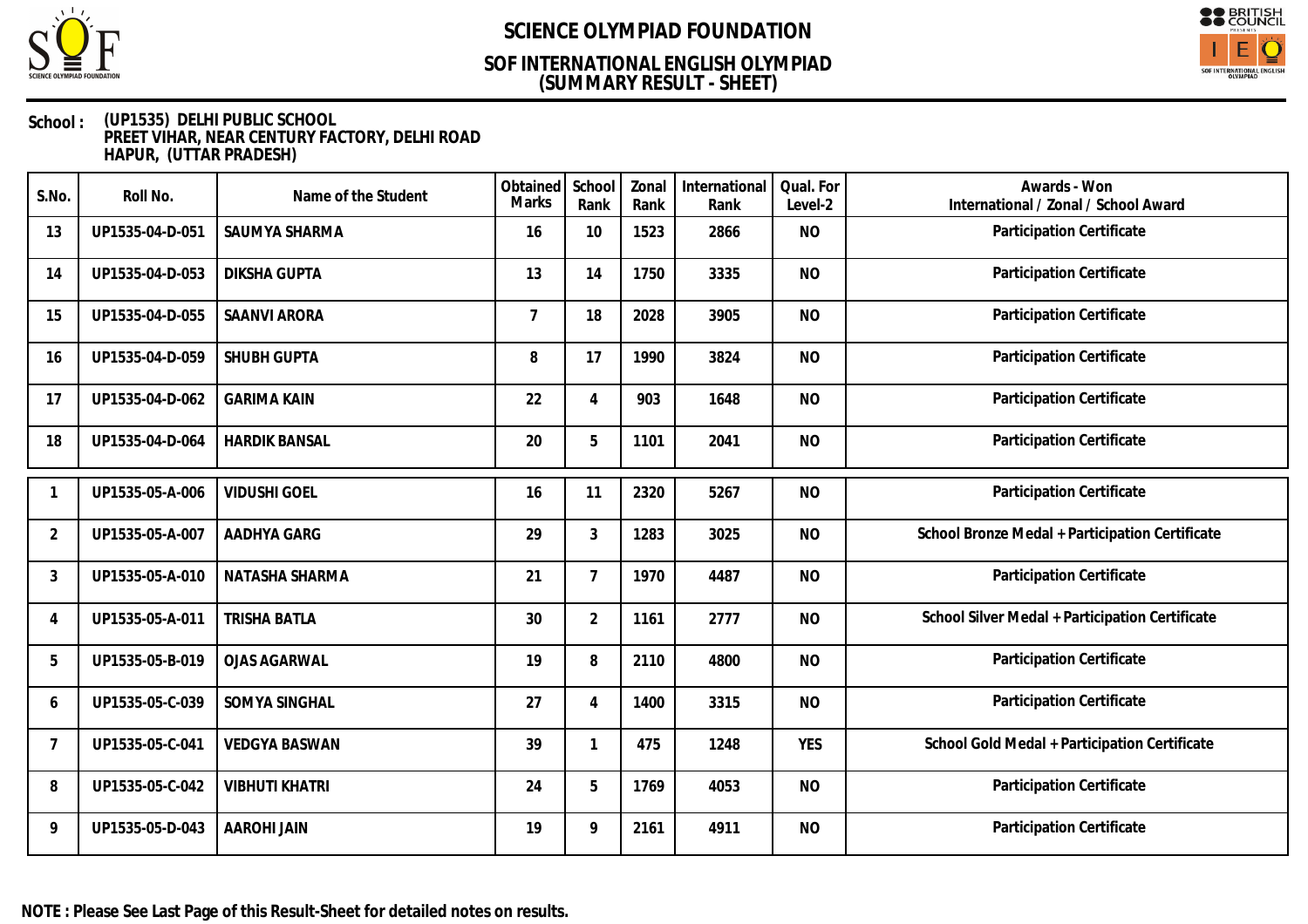

## **(SUMMARY RESULT - SHEET) SOF INTERNATIONAL ENGLISH OLYMPIAD**



| S.No.          | Roll No.        | Name of the Student      | Obtained<br>Marks | School<br>Rank | Zonal<br>Rank | International<br>Rank | Qual. For<br>Level-2 | Awards - Won<br>International / Zonal / School Award |
|----------------|-----------------|--------------------------|-------------------|----------------|---------------|-----------------------|----------------------|------------------------------------------------------|
| 10             | UP1535-05-D-047 | <b>JAI KARDAM</b>        | 18                | 10             | 2198          | 4994                  | <b>NO</b>            | Participation Certificate                            |
| 11             | UP1535-05-D-052 | PARTH PANGHAL            | 23                | 6              | 1855          | 4225                  | <b>NO</b>            | Participation Certificate                            |
|                | UP1535-06-A-007 | <b>TEJASWANI ROHELLA</b> | 21                | 15             | 1937          | 4502                  | <b>NO</b>            | Participation Certificate                            |
| 2              | UP1535-06-A-008 | <b>VARNIKA AGARWAL</b>   | 16                | 19             | 2244          | 5191                  | <b>NO</b>            | Participation Certificate                            |
| 3              | UP1535-06-B-012 | SHINE SINGHAL            | 34                | 5              | 846           | 2017                  | <b>NO</b>            | Participation Certificate                            |
| $\overline{4}$ | UP1535-06-B-013 | ANSHIKA CHAUDHARY        | 12                | 20             | 2353          | 5504                  | <b>NO</b>            | Participation Certificate                            |
| 5              | UP1535-06-C-018 | SHASHWAT GAUTAM          | 32                | $\overline{7}$ | 1019          | 2403                  | <b>NO</b>            | Participation Certificate                            |
| 6              | UP1535-06-C-019 | SHAURYA KAUSHIK          | 44                |                | 197           | 553                   | <b>YES</b>           | School Gold Medal + Participation Certificate        |
| 7              | UP1535-06-C-022 | <b>NEHAL JINDAL</b>      | 24                | 11             | 1681          | 3944                  | <b>NO</b>            | Participation Certificate                            |
| 8              | UP1535-06-D-025 | <b>ADITRI ANAND</b>      | 35                | 4              | 773           | 1852                  | <b>NO</b>            | Participation Certificate                            |
| 9              | UP1535-06-D-027 | <b>KASHISH SIROHI</b>    | 24                | 12             | 1686          | 3950                  | <b>NO</b>            | Participation Certificate                            |
| 10             | UP1535-06-D-028 | <b>MOHAK GOEL</b>        | 33                | 6              | 931           | 2211                  | <b>NO</b>            | Participation Certificate                            |
| 11             | UP1535-06-D-030 | NAVDEEP SHARMA           | 22                | 14             | 1825          | 4259                  | <b>NO</b>            | Participation Certificate                            |
| 12             | UP1535-06-D-033 | <b>VEDIKA YADAV</b>      | 30                | 8              | 1176          | 2778                  | <b>NO</b>            | Participation Certificate                            |
| 13             | UP1535-06-D-035 | YOGYA GUPTA              | 35                | 3              | 767           | 1845                  | <b>NO</b>            | School Bronze Medal + Participation Certificate      |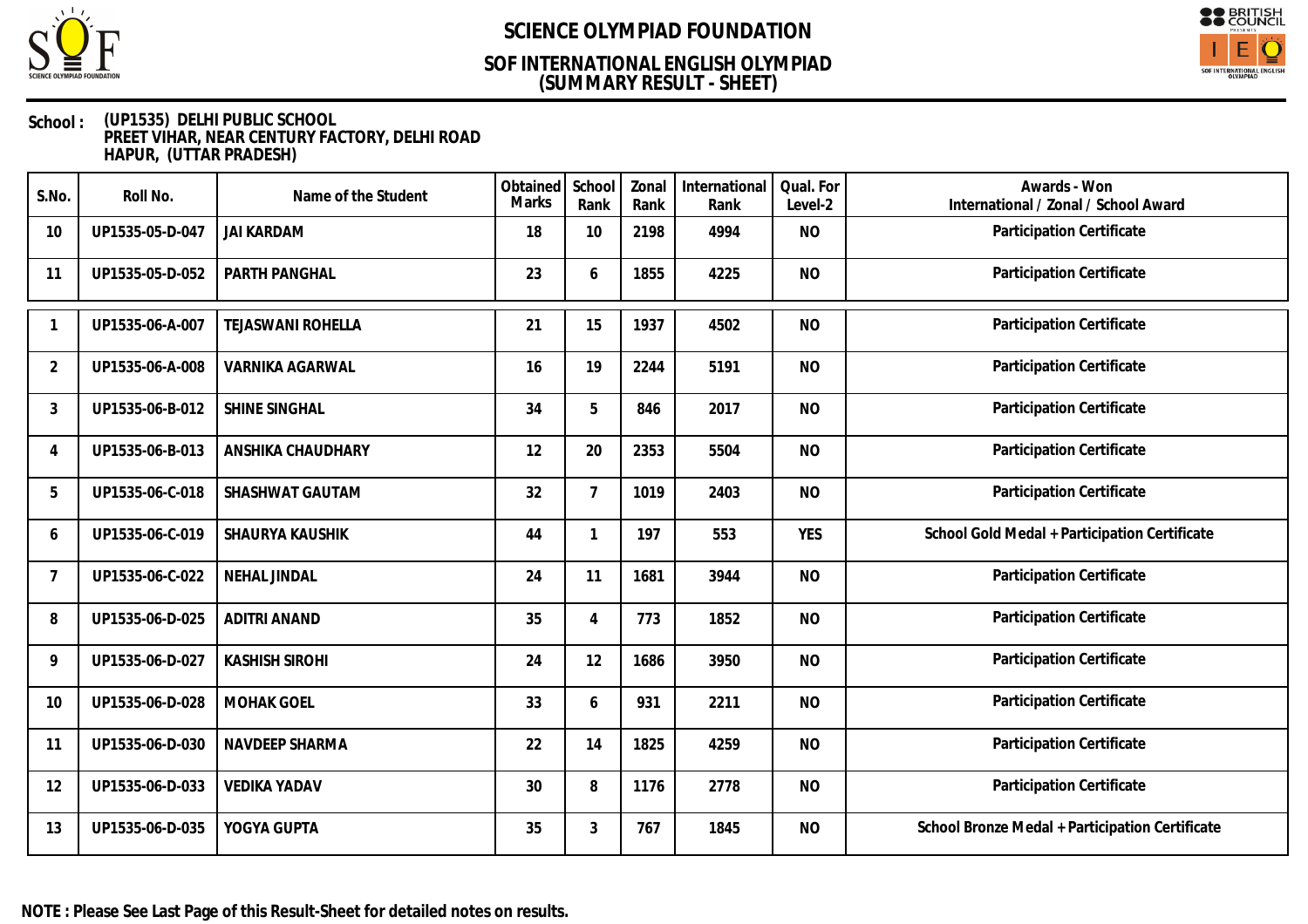

## **(SUMMARY RESULT - SHEET) SOF INTERNATIONAL ENGLISH OLYMPIAD**



| S.No.          | Roll No.        | Name of the Student    | Obtained<br><b>Marks</b> | School<br>Rank | Zonal<br>Rank | International<br>Rank | Qual. For<br>Level-2 | Awards - Won<br>International / Zonal / School Award |
|----------------|-----------------|------------------------|--------------------------|----------------|---------------|-----------------------|----------------------|------------------------------------------------------|
| 14             | UP1535-06-E-040 | <b>KRATI AGGARWAL</b>  | 27                       | 10             | 1437          | 3384                  | <b>NO</b>            | Participation Certificate                            |
| 15             | UP1535-06-E-041 | AAHANA AGGARWAL        | 37                       | $\overline{2}$ | 629           | 1543                  | <b>NO</b>            | School Silver Medal + Participation Certificate      |
| 16             | UP1535-06-E-043 | ANUSHKA AGARWAL        | 29                       | 9              | 1289          | 3024                  | <b>NO</b>            | Participation Certificate                            |
| 17             | UP1535-06-E-047 | NISHTHA GOEL           | 23                       | 13             | 1796          | 4197                  | <b>NO</b>            | Participation Certificate                            |
| 18             | UP1535-06-F-048 | <b>TARAB NAAZ</b>      | 18                       | 18             | 2155          | 4961                  | <b>NO</b>            | Participation Certificate                            |
| 19             | UP1535-06-F-052 | SHRIANSHI SIWAL        | 19                       | 17             | 2085          | 4810                  | <b>NO</b>            | Participation Certificate                            |
| 20             | UP1535-06-F-057 | RAJDEEP SINGH GHATORA  | <b>ABSENT</b>            | N.A.           | N.A.          | N.A.                  | <b>NO</b>            | N.A.                                                 |
| 21             | UP1535-06-F-059 | <b>VIBHOR SAXENA</b>   | 21                       | 16             | 1954          | 4532                  | <b>NO</b>            | Participation Certificate                            |
|                | UP1535-07-A-001 | SANIDHYA GUPTA         | 29                       | 5              | 1432          | 3235                  | <b>NO</b>            | Participation Certificate                            |
| $\overline{2}$ | UP1535-07-A-002 | <b>VANSH NIRVAN</b>    | 21                       | $\overline{7}$ | 2046          | 4656                  | <b>NO</b>            | Participation Certificate                            |
| 3              | UP1535-07-B-005 | <b>OVYA GUPTA</b>      | 19                       | 8              | 2145          | 4903                  | <b>NO</b>            | Participation Certificate                            |
| 4              | UP1535-07-B-008 | <b>ISHAN JAIN</b>      | 49                       | 1              | 112           | 308                   | <b>YES</b>           | School Gold Medal + Participation Certificate        |
| 5              | UP1535-07-B-010 | <b>AASTHA GUPTA</b>    | 49                       | 1              | 112           | 308                   | <b>YES</b>           | School Gold Medal + Participation Certificate        |
| 6              | UP1535-07-B-011 | <b>OJASVI DIVYANSH</b> | 34                       | 3              | 1031          | 2343                  | <b>NO</b>            | School Bronze Medal + Participation Certificate      |
| 7              | UP1535-07-D-030 | <b>RAUNAK CHUGH</b>    | 25                       | 6              | 1796          | 4057                  | <b>NO</b>            | Participation Certificate                            |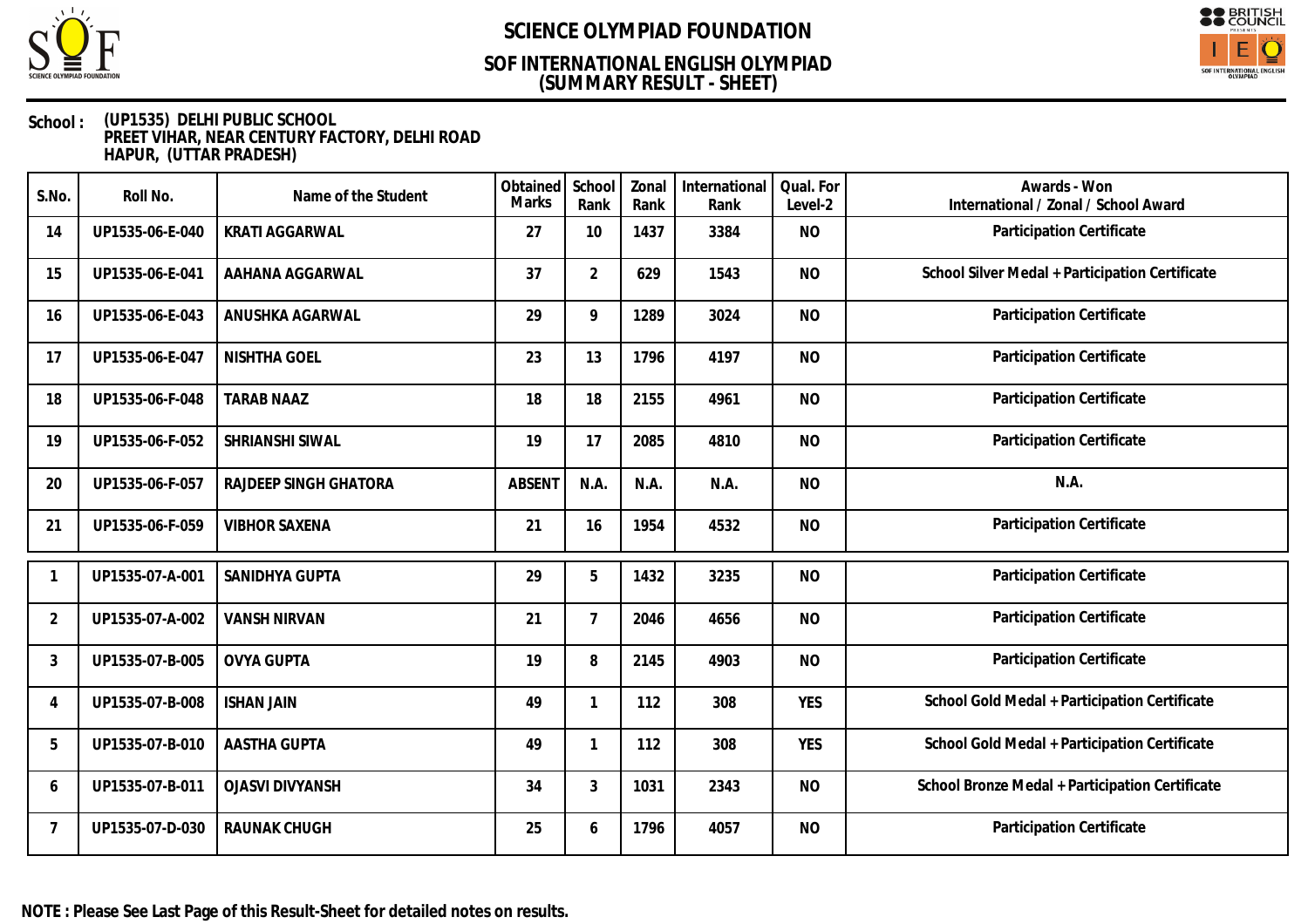

## **(SUMMARY RESULT - SHEET) SOF INTERNATIONAL ENGLISH OLYMPIAD**



| S.No.          | Roll No.        | Name of the Student      | Obtained<br>Marks | School<br>Rank | Zonal<br>Rank | International<br>Rank | Qual. For<br>Level-2 | Awards - Won<br>International / Zonal / School Award |
|----------------|-----------------|--------------------------|-------------------|----------------|---------------|-----------------------|----------------------|------------------------------------------------------|
| 8              | UP1535-07-D-036 | UTKARSH SHARMA           | 31                | 4              | 1294          | 2907                  | <b>NO</b>            | Participation Certificate                            |
| 9              | UP1535-07-D-041 | PUSHKAR SINGH            | 12                | 9              | 2345          | 5501                  | <b>NO</b>            | Participation Certificate                            |
| 10             | UP1535-07-E-045 | <b>KUNAL PAHWA</b>       | 37                | $\overline{2}$ | 739           | 1750                  | <b>NO</b>            | School Silver Medal + Participation Certificate      |
|                | UP1535-08-A-001 | <b>ADITI KUMAR</b>       | 45                | 3              | 219           | 562                   | <b>NO</b>            | School Bronze Medal + Participation Certificate      |
| $\overline{2}$ | UP1535-08-A-002 | <b>JEET SINGH</b>        | 26                | 13             | 1755          | 3995                  | <b>NO</b>            | Participation Certificate                            |
| 3              | UP1535-08-A-006 | PRAGYA GUPTA             | 38                | $\overline{7}$ | 746           | 1632                  | <b>NO</b>            | Participation Certificate                            |
| 4              | UP1535-08-B-007 | <b>SALONI SINGHAL</b>    | 30                | 11             | 1472          | 3282                  | <b>NO</b>            | Participation Certificate                            |
| 5              | UP1535-08-B-008 | <b>VAARUNI BASWAN</b>    | 45                | 4              | 235           | 589                   | <b>NO</b>            | Participation Certificate                            |
| 6              | UP1535-08-B-009 | <b>NANDINI GARG</b>      | 36                | 8              | 866           | 1932                  | <b>NO</b>            | Participation Certificate                            |
| 7              | UP1535-08-B-010 | <b>SUPRIYA SONI</b>      | 42                | 6              | 387           | 941                   | <b>NO</b>            | Participation Certificate                            |
| 8              | UP1535-08-D-017 | <b>GAURANSHI AGARWAL</b> | 32                | 10             | 1203          | 2739                  | <b>NO</b>            | Participation Certificate                            |
| 9              | UP1535-08-D-019 | <b>ARUSHI RAGHAV</b>     | 51                | $\mathbf{1}$   | 41            | 124                   | <b>YES</b>           | School Gold Medal + Participation Certificate        |
| 10             | UP1535-08-E-023 | PRATIKSHA KHURANA        | 35                | 9              | 998           | 2215                  | <b>NO</b>            | Participation Certificate                            |
| 11             | UP1535-08-E-029 | <b>NAVYA JAIN</b>        | 27                | 12             | 1733          | 3916                  | <b>NO</b>            | Participation Certificate                            |
| 12             | UP1535-08-E-030 | <b>KRISH GOEL</b>        | 46                | $\overline{2}$ | 174           | 460                   | <b>NO</b>            | School Silver Medal + Participation Certificate      |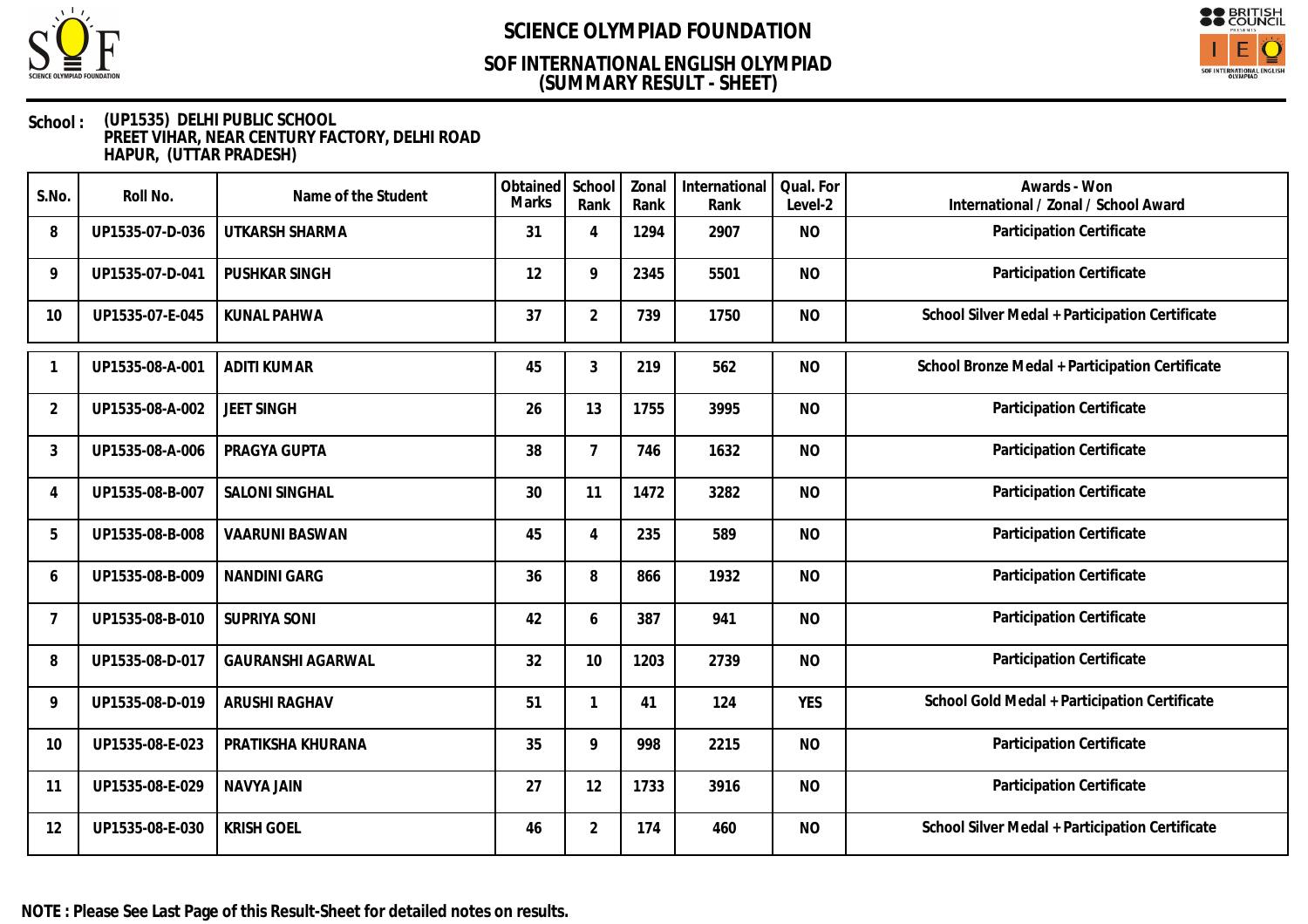

## **(SUMMARY RESULT - SHEET) SOF INTERNATIONAL ENGLISH OLYMPIAD**



#### **School : (UP1535) DELHI PUBLIC SCHOOL PREET VIHAR, NEAR CENTURY FACTORY, DELHI ROAD HAPUR, (UTTAR PRADESH)**

| S.No.          | Roll No.        | Name of the Student       | Obtained<br><b>Marks</b> | School<br>Rank | Zonal<br>Rank | International<br>Rank | Qual. For<br>Level-2 | Awards - Won<br>International / Zonal / School Award |
|----------------|-----------------|---------------------------|--------------------------|----------------|---------------|-----------------------|----------------------|------------------------------------------------------|
| 13             | UP1535-08-E-032 | SAAHAS CHHIKARA           | 45                       | 5              | 249           | 610                   | <b>NO</b>            | Participation Certificate                            |
| 1              | UP1535-09-A-003 | <b>ANANT PRATAP SINGH</b> | 29                       | 7              | 1237          | 2740                  | <b>NO</b>            | Participation Certificate                            |
| 2              | UP1535-09-B-006 | SANSKRITI GOEL            | 41                       |                | 398           | 864                   | <b>YES</b>           | School Gold Medal + Participation Certificate        |
| 3              | UP1535-09-B-012 | <b>ANSHIKA KAUSHIK</b>    | 29                       | 6              | 1217          | 2697                  | <b>NO</b>            | Participation Certificate                            |
| 4              | UP1535-09-B-013 | <b>KIRTI BANSAL</b>       | 16                       | 10             | 1919          | 4562                  | <b>NO</b>            | Participation Certificate                            |
| 5              | UP1535-09-C-022 | <b>VASU BANSAL</b>        | 26                       | 8              | 1454          | 3257                  | <b>NO</b>            | Participation Certificate                            |
| 6              | UP1535-09-D-028 | MANYA SHARMA              | 38                       | $\overline{2}$ | 588           | 1285                  | <b>NO</b>            | School Silver Medal + Participation Certificate      |
| 7              | UP1535-09-E-031 | <b>DHRUV TYAGI</b>        | 23                       | 9              | 1612          | 3683                  | <b>NO</b>            | Participation Certificate                            |
| 8              | UP1535-09-E-032 | <b>ASHISH KAUSHIK</b>     | 33                       | 4              | 963           | 2071                  | <b>NO</b>            | Participation Certificate                            |
| 9              | UP1535-09-E-038 | <b>EISHAAN KHATRI</b>     | 35                       | 3              | 815           | 1756                  | <b>NO</b>            | School Bronze Medal + Participation Certificate      |
| 10             | UP1535-09-E-041 | <b>VEDVI SHARMA</b>       | 30                       | 5              | 1154          | 2528                  | <b>NO</b>            | Participation Certificate                            |
|                | UP1535-10-A-001 | ROUNAK SODHI              | 44                       |                | 241           | 594                   | <b>NO</b>            | School Gold Medal + Participation Certificate        |
| $\overline{2}$ | UP1535-10-A-005 | <b>MANYA GARG</b>         | 32                       | $\overline{2}$ | 901           | 2204                  | <b>NO</b>            | Participation Certificate                            |
| 3              | UP1535-10-C-009 | ARYAN GARG                | 31                       | 3              | 952           | 2330                  | <b>NO</b>            | Participation Certificate                            |
| 4              | UP1535-10-D-017 | <b>DISHA GOEL</b>         | 30                       | 5              | 1027          | 2524                  | <b>NO</b>            | Participation Certificate                            |

**NOTE : Please See Last Page of this Result-Sheet for detailed notes on results.**